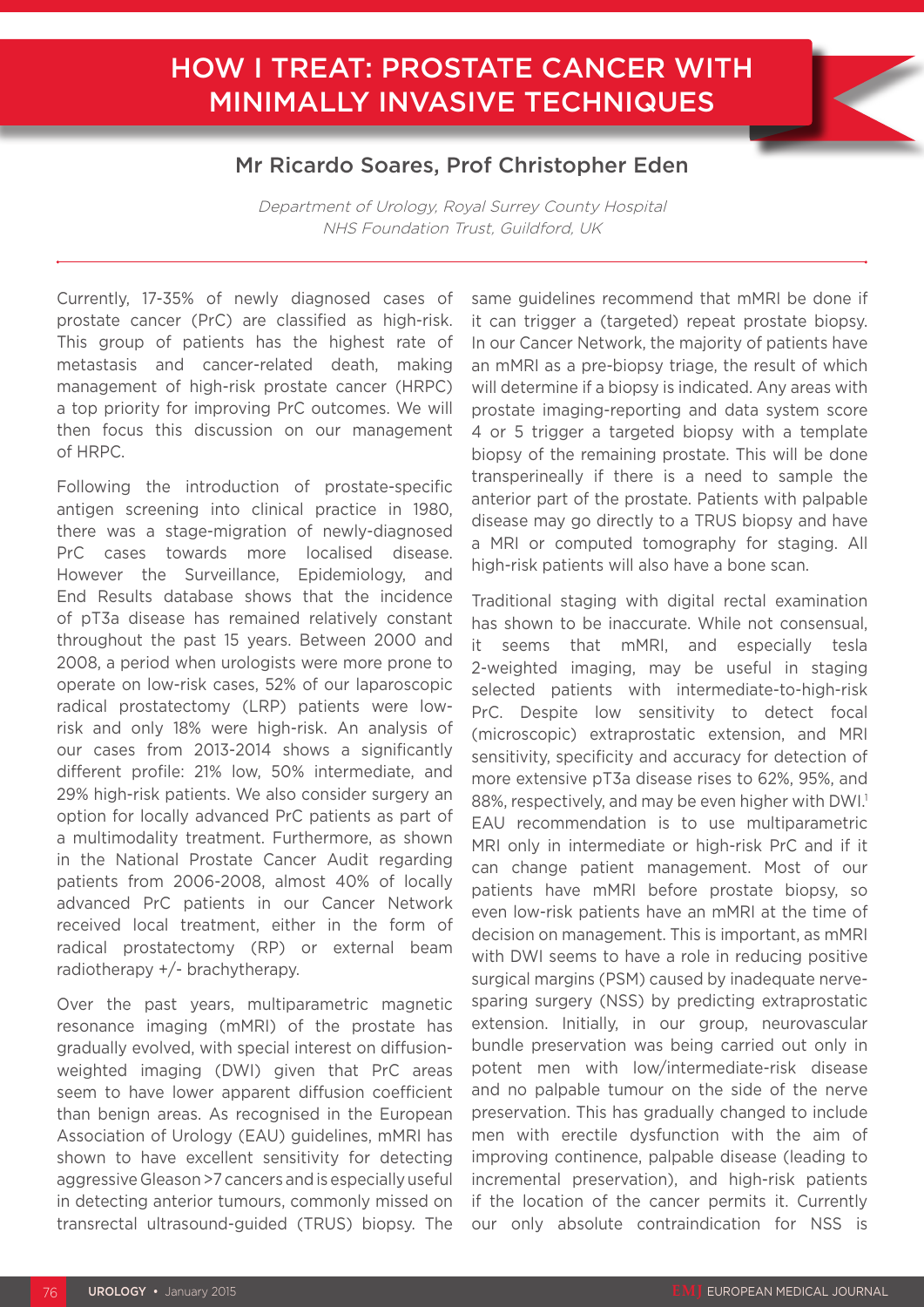suspected T3 disease on the side of the nerve spare. Our LRP series has shown that overall PSM rate correlates with pathological T stage but is not influenced by NSS.

Since starting to perform LRP in 2000, the technique done by this group has evolved in many ways. Nowadays, only low-risk patients have extraperitoneal LRP. D'Amico intermediate and high-risk patients have extended pelvic lymph node dissection (PLND) done transperitoneally to minimise the risk of lymphocele and enable easier access to the common iliac artery bifurcation for higher lymph node (LN) yield. Over the years, other adjustments to the surgical technique were made that reduced complications: nerve-sparing surgery with bipolar diathermy gave place to titanium clips to minimise thermal injury; closure of large port sites with Endo Close™ prevented hernias; and padding of arms prevented ulnar nerve neuropraxia. On the other hand, even without administration of prophylactic low-molecular-weight heparin, only four patients (0.4%) had thromboembolic events, which is in line with most European and American referral centres. This leads us to believe that early mobilisation and use of compressive stockings is sufficient for most patients post-operatively.

Contrasting with the discussion in intermediate-risk PrC, there is a consensus that PLND is indicated in HRPC, as the risk of nodal disease is significantly higher and PLND provides important information for prognosis that cannot be matched by any other staging tool. It is now clear that PLND should be done following an extended template, as 19- 35% of positive LNs are exclusively outside the area of standard PLND. Therefore, we perform extended PLND including the common iliac nodes up to the ureteric crossing and the nodes medial and lateral to the internal iliac artery. The next step in the development of our technique will be to include the presacral area for high-risk patients, which should reduce the incomplete clearance of nodes to 3%. In our series, the replacement of standard PLND by extended PLND in 2008 led to a 3-fold increase in LN yield and a 10-fold increase in the rate of detection of LN involvement. The cases done in 2013-2014 had a median LN yield of 17 (range 5-37) and a 27.3% rate of nodepositivity, which is a result of the profile of the PrC patients operated at our centre.

It is important to know if there is nodal disease, but it has also been shown that considering the number of positive nodes enhances the predictive

accuracy of nodal staging (60.1-65.0%). Briganti et al.2 reported that patients with up to two positive nodes on extended PLND (ePLND) have significant and better long term cause-specific survival (CSS) than the ones with three or more (84% versus 62% at 15 years;  $p < 0.001$ ).<sup>2</sup> The same type of conclusion came from a study by the University of Bern group, where the progression free survival was significantly higher for patients with only one positive node (38.5%) when compared with the patients with two or more positive nodes (12.2%).<sup>3</sup> The same study found that the number of positive nodes significantly affected the time for biochemical recurrence, symptomatic progression, and cancerrelated death. It is our belief that there will soon be enough evidence to change the tumour, LN, and metastases staging classification for prostate cancer in order to divide node-positive patients into N1 and N2 depending on the number of positive nodes, as they carry different prognosis.

Besides its prognostic importance, PLND seems to play a role in improving survival. Level 1-evidence of PLND's therapeutic benefit came from a randomised prospective study of 360 consecutive patients receiving extended versus standard PLND. After a median follow-up above 6 years, they concluded that an extended PLND increased biochemical PFS in intermediate (73.1% versus 85.7%; p=0.042) and high-risk patients (51.1% versus 71.4%; p=0.036).<sup>4</sup> Several studies corroborate that RP with ePLND may be an option for node-positive patients, especially in case of oligometastatic nodal disease. Studer's group published a study on a series of 122 consecutive node positive patients with no neoadjuvant or adjuvant androgen deprivation therapy (ADT). They reported a 10 year CSS of 78.6% for patients with two or fewer positive nodes and 33.4% for three or more nodes (p<0.001). Once again, the number of positive nodes (HR=1.38; p<0.001), ≥3 positive nodes (HR=5.64; p<0.001), high pathologic tumour stage (HR=4.05, p=0.021), and high pathologic Gleason grade (HR=2.42, p=0.02) were significant predictors of negative outcome.5 Following these data, EAU guidelines consider ADT to be the treatment of choice for patients with more than two positive nodes on ePLND, irrespective of having RP or radiation therapy. They also recommend that ADT monotherapy should only be given to patients who are unfit for any type of local therapy. In accordance to this, we offer LRP with ePLND as an option for patients with limited nodal disease as a part of a multimodality approach.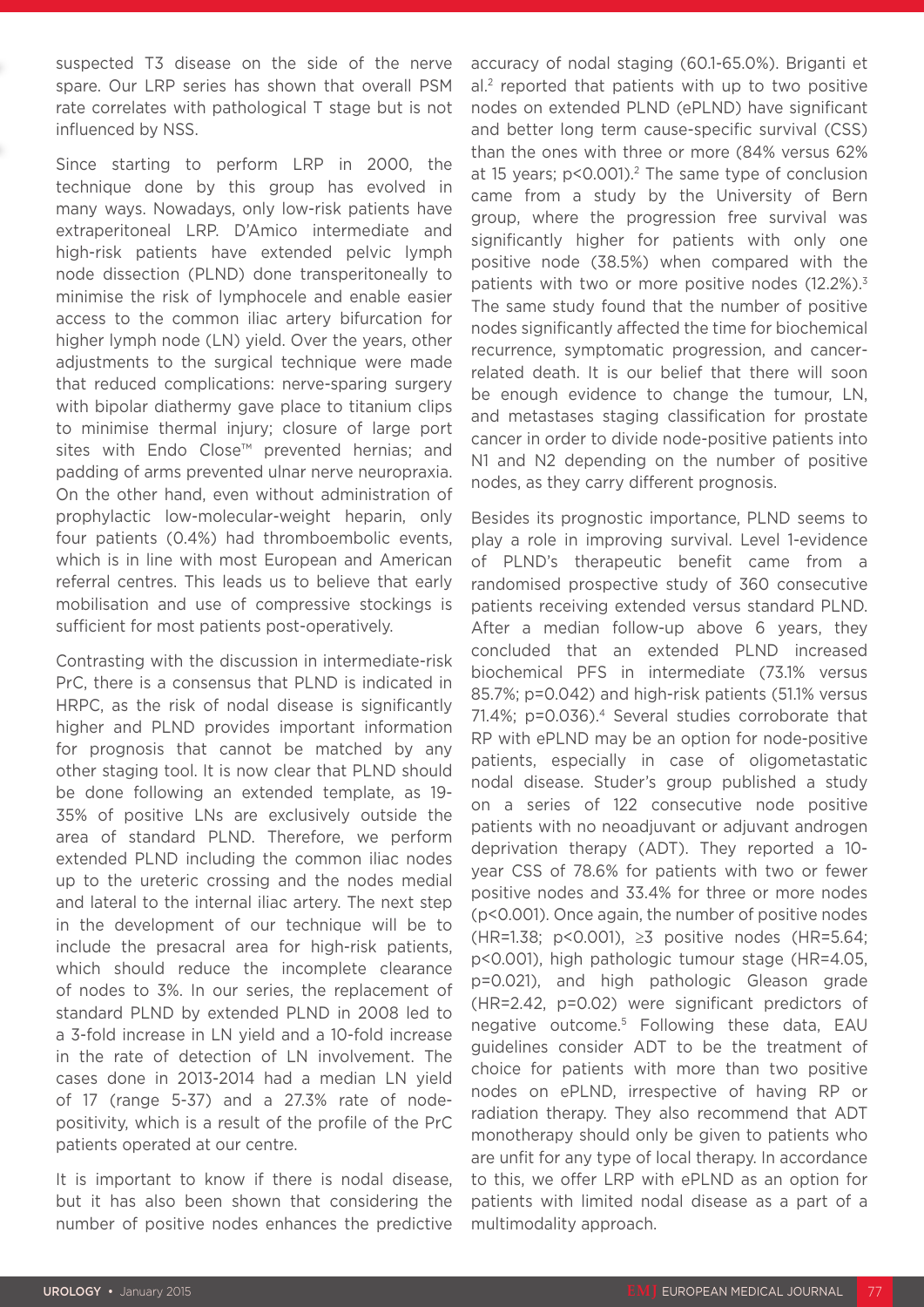In conclusion, times are changing for RP. Fewer low-risk patients are being operated on, but RP has been shown to improve outcomes in high-risk localised, locally advanced, and oligometastatic nodal PrC. New clinical trials may even extend

these boundaries to oligometastatic bone disease. In any situation, it is important that the patient is aware of the specifics of surgery in HRPC and the possible need for multimodality treatment.



Figure 1: Extended pelvic lymph node dissection template.



Figure 2: Negative surgical margin in pT3a cancer.